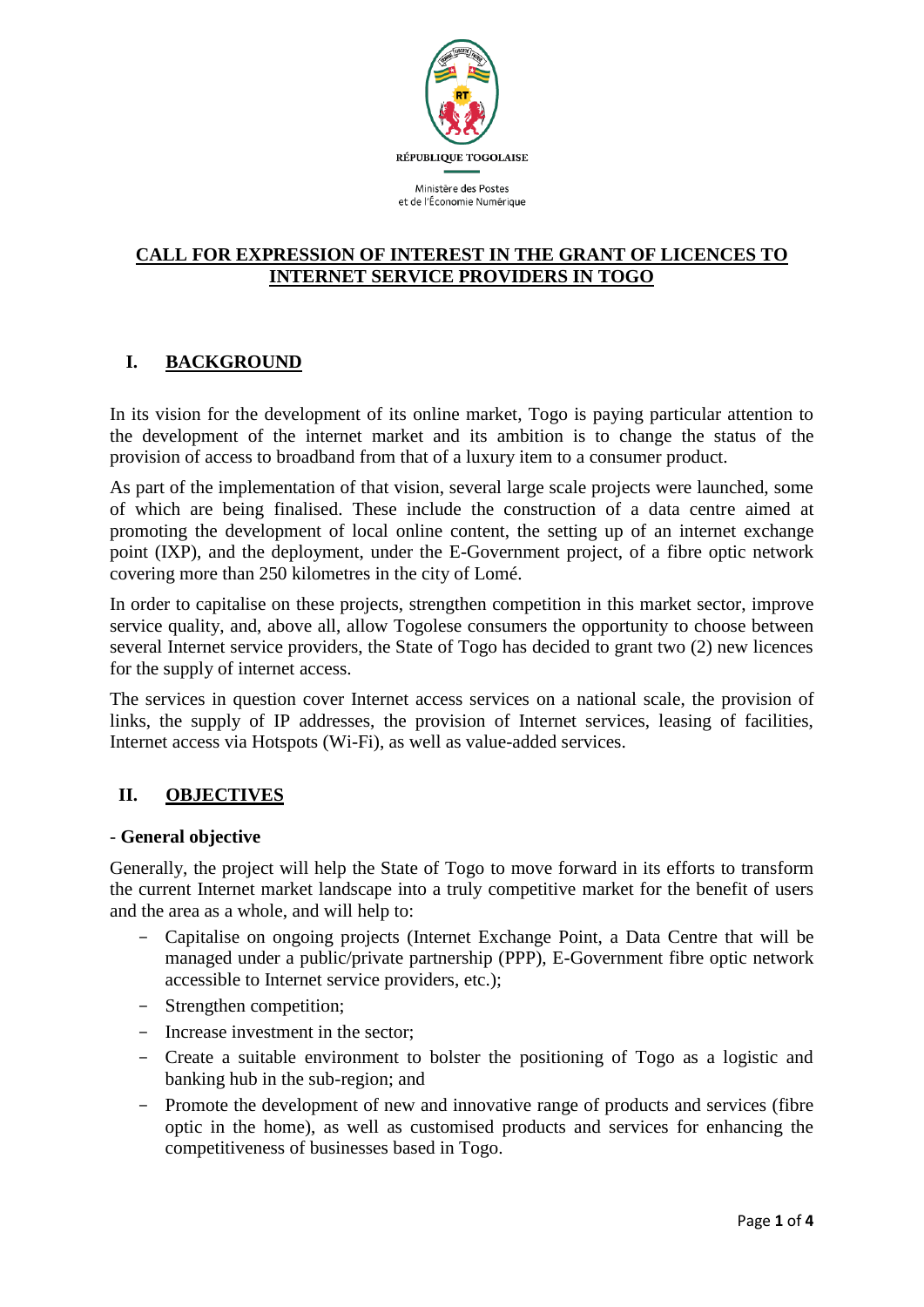## - **Objectives of the call for expression of interest**

The objective of this call for the expression of interest is to shortlist legal entities interested in operating a telecommunications network for the supply of Internet services in Togo.

In order to allow interested operators who have been shortlisted following their expression of interest to, in a second stage, submit an application with a bid, draft terms of reference to be attached to the licence constituting the reason for this call for expression of interest can be obtained from the Regulatory Authority.

## **III. TARGETS OF THE CALL FOR EXPRESSION OF INTEREST**

This call for expression of interest is primarily targeting companies that, individually or with their partners, have proven experience in providing telecommunication services/ICTs, in particular in providing Internet access.

Operators that already hold a licence in Togo for the operation of electronic communications networks available to the public can directly or indirectly apply for the licenses.

## **IV. CRITERIA FOR ASSESSING PROPOSALS**

The shortlisting of operators wishing to participate in the tender for the purpose of obtaining the licence constituting the reason for this call for expression of interest will be mainly based on the reputation and the declared ambitions of the parties in question.

## **V. DOCUMENTS TO BE INCLUDED IN THE EXPRESSION OF INTEREST**

All documents to be included in the response to this call for expression of interest must be written entirely in French and contain the following:

- Detailed identification of the bidder and a showcase of their experience;
- The letter of expression of interest, clearly stating the bidder's intention, concerns and recommendations;
- Attachments, if applicable, which confirm the bidder's statements.

## **VI. TIMETABLE FOR THE SUBMISSION OF EXPRESSIONS OF INTEREST**

 Responses to this call for expression of interest must be submitted no later than Friday 4 November 2016 to the Regulatory Authority (ART&P) by post, accompanied by signed original paper documents. An electronic version of the application file must be sent to the following address: licencesfai@numerique.gouv.tg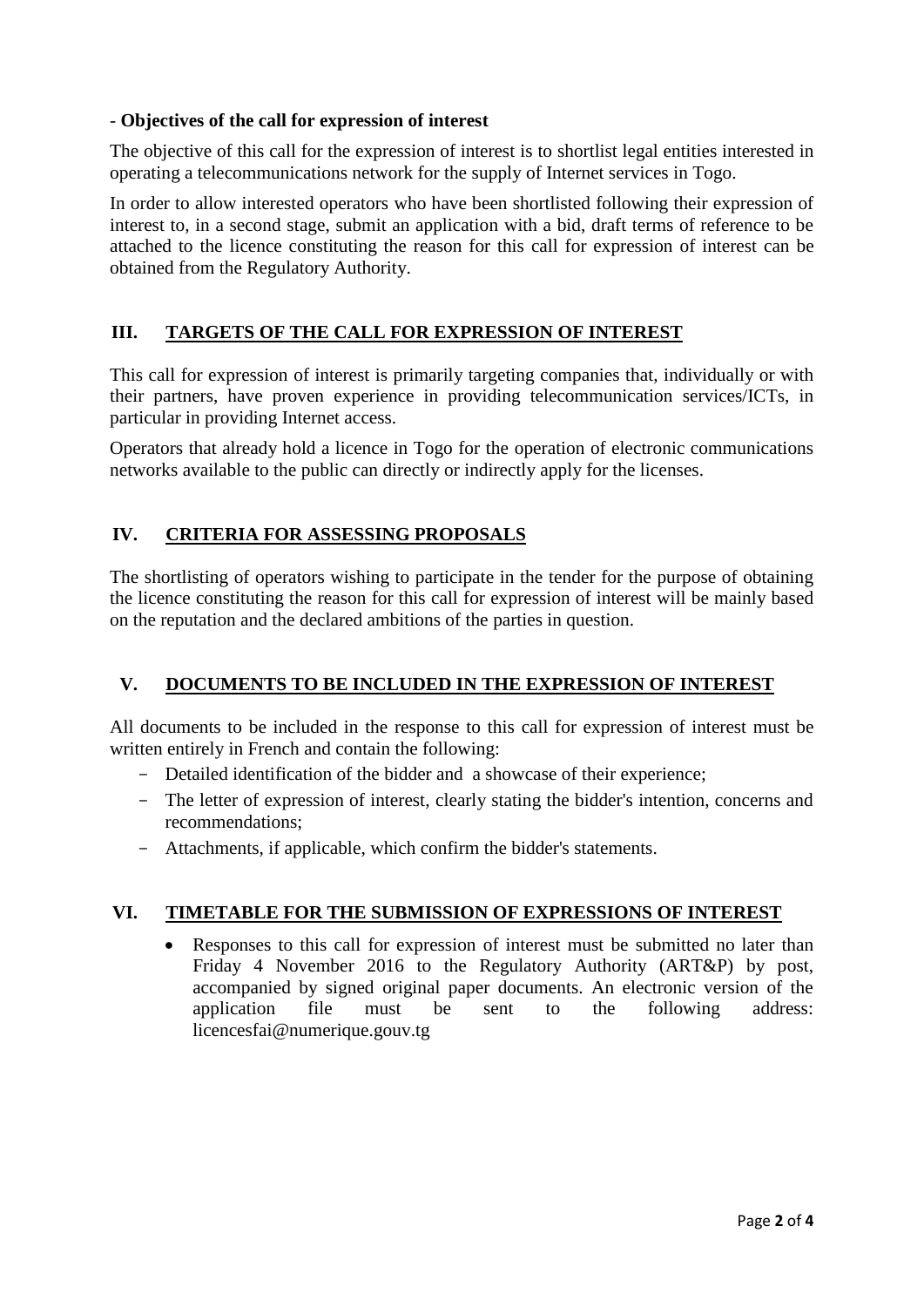- The list of shortlisted candidates will be finalised on 14 November 2016.
- Shortlisted operators will be given until 22 December 2016 in order to complete their bids.
- Incomplete or late files will be rejected.
- Applications are to be submitted to the following contacts:
	- o *Email*: licencesfai@numerique.gouv.tg;
	- o *Postal address*: Autorité de Réglementation de Poste et de Télécommunications - 01 BP 358 Lomé - Togo ; TokoinTame - SOS Village d'enfants, côté Est.
- Bidders may send requests for information to the following email address: licencesfai@numerique.gouv.tg

For more information as to Togo's online market, please visit the websites of the Regulatory Authority [\(www.artp.tg\)](http://www.artp.tg/) and the Ministry of Postal and Online Communications (www.numerique.gouv.tg).

## **VII. ANNEXES:**

As a guide, a list of details for identifying the bidder and a template of the letter of interest are attached.

### **- BIDDER IDENTIFICATION**

- 1. Name of the interested company or group,
- 2. Address of the company's head office (geographical address: city, district, apartment no., postal code);
- 3. Telephone number, Fax number, Email address, Website,
- 4. Company's legal status;
- 5. Total share capital;
- 6. Surname, first name, position, nationality, date and place of birth of the company's legal representatives and name of persons authorised to bind the company under this call for expression of interest;
- 7. Total number of permanent workers;
- 8. Annual turnover for the past five years;
- 9. Other relevant identification information.

### **- LETTER OF EXPRESSION OF INTEREST INTEREST TEMPLATE**

| I, the undersigned,             |  |
|---------------------------------|--|
| (Surname, first name, position) |  |
| Representing the company/group_ |  |